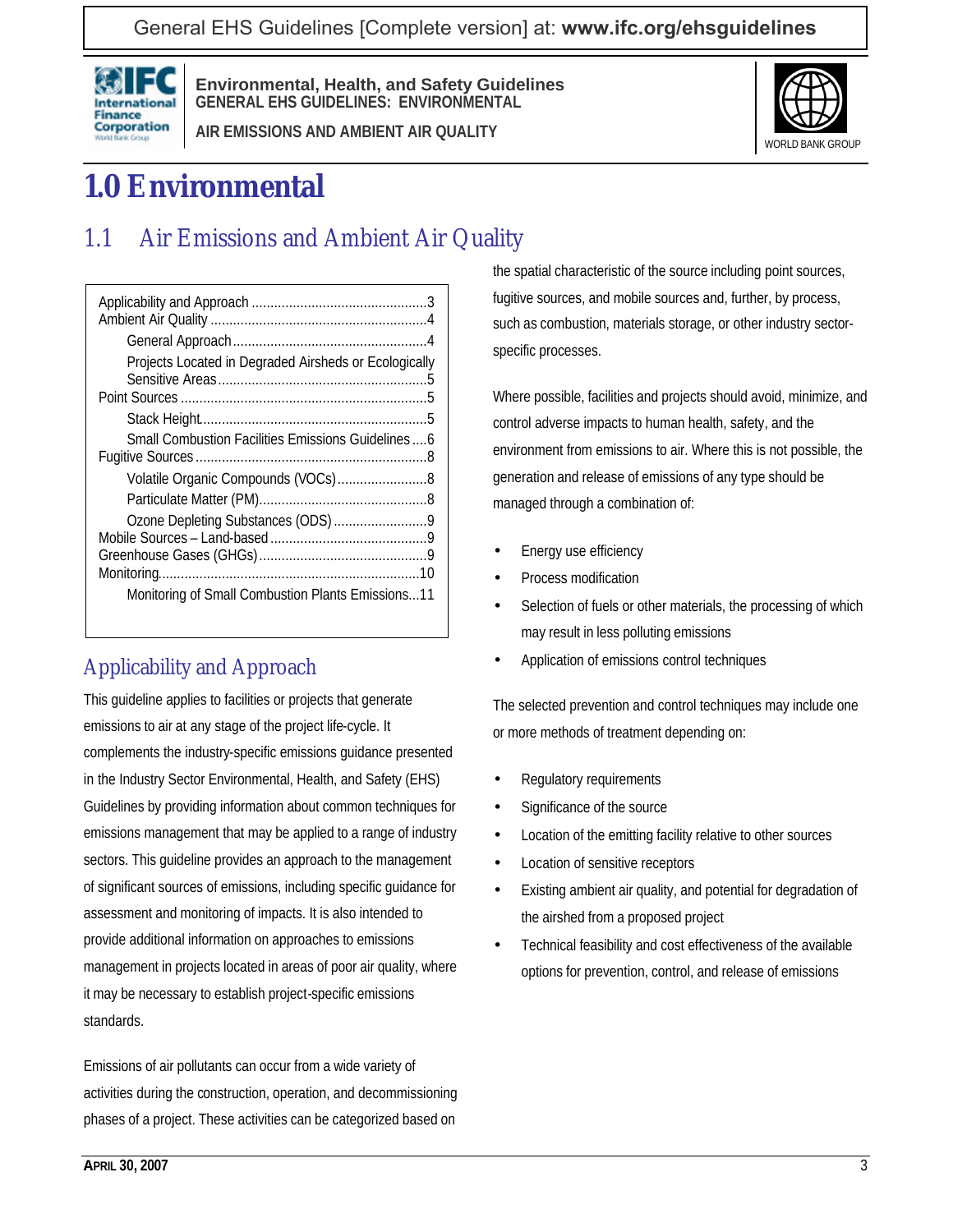



# Ambient Air Quality

#### *General Approach*

Projects with significant<sup>5,6</sup> sources of air emissions, and potential for significant impacts to ambient air quality, should prevent or minimize impacts by ensuring that:

- Emissions do not result in pollutant concentrations that reach or exceed relevant ambient quality guidelines and standards<sup>9</sup> by applying national legislated standards, or in their absence, the current WHO Air Quality Guidelines<sup>10</sup> (see Table 1.1.1), or other internationally recognized sources<sup>11</sup>;
- Emissions do not contribute a significant portion to the attainment of relevant ambient air quality guidelines or standards. As a general rule, this Guideline suggests 25 percent of the applicable air quality standards to allow

http://ec.europa.eu/environment/ippc/eper/index.htm; and Australian Government. 2004. "National Pollutant Inventory Guide."

http://www.npi.gov.au/handbooks/pubs/npiguide.pdf

additional, future sustainable development in the same airshed. <sup>12</sup>

At facility level, impacts should be estimated through qualitative or quantitative assessments by the use of baseline air quality assessments and atmospheric dispersion models to assess potential ground level concentrations. Local atmospheric, climatic, and air quality data should be applied when modeling dispersion, protection against atmospheric downwash, wakes, or eddy effects of the source, nearby13 structures, and terrain features. The dispersion model applied should be internationally recognized, or comparable. Examples of acceptable emission estimation and dispersion modeling approaches for point and fugitive sources are

| Table 1.1.1: WHO Ambient Air Quality Guidelines <sup>7</sup> , <sup>8</sup> |                            |                                                                                             |  |  |
|-----------------------------------------------------------------------------|----------------------------|---------------------------------------------------------------------------------------------|--|--|
|                                                                             | Averaging<br><b>Period</b> | Guideline value in<br>mg/m <sup>3</sup>                                                     |  |  |
| Sulfur dioxide (SO <sub>2</sub> )                                           | 24-hour<br>10 minute       | 125 (Interim target1)<br>50 (Interim target-2)<br>20 (guideline)<br>500 (guideline)         |  |  |
| Nitrogen dioxide (NO2)                                                      | 1-year<br>1-hour           | 40 (guideline)<br>200 (guideline)                                                           |  |  |
| <b>Particulate Matter</b><br>$PM_{10}$                                      | 1-year                     | 70 (Interim target-1)<br>50 (Interim target-2)<br>30 (Interim target-3)<br>20 (guideline)   |  |  |
|                                                                             | 24-hour                    | 150 (Interim target1)<br>100 (Interim target2)<br>75 (Interim target-3)<br>50 (guideline)   |  |  |
| <b>Particulate Matter</b><br>PM <sub>2.5</sub>                              | 1-year                     | 35 (Interim target-1)<br>25 (Interim target-2)<br>15 (Interim target-3)<br>10 (guideline)   |  |  |
|                                                                             | 24-hour                    | 75 (Interim target-1)<br>50 (Interim target-2)<br>37.5 (Interim target-3)<br>25 (guideline) |  |  |
| Ozone                                                                       | 8-hour daily<br>maximum    | 160 (Interim target1)<br>100 (guideline)                                                    |  |  |

12 US EPA Prevention of Significant Deterioration Increments Limits applicable to non-degraded airsheds.

l

<sup>&</sup>lt;sup>5</sup> Significant sources of point and fugitive emissions are considered to be general sources which, for example, can contribute a net emissions increase of one or more of the following pollutants within a given airshed: PM10: 50 tons per year (tpy); NOx: 500 tpy; SO2: 500 tpy; or as established through national legislation; and combustion sources with an equivalent heat input of 50 MWth or greater. The significance of emissions of inorganic and organic pollutants should be established on a project-specific basis taking into account toxic and other properties of the pollutant.

<sup>&</sup>lt;sup>6</sup> United States Environmental Protection Agency, Prevention of Significant Deterioration of Air Quality, 40 CFR Ch. 1 Part 52.21. Other references for establishing significant emissions include the European Commission. 2000. "Guidance Document for EPER implementation."

<sup>&</sup>lt;sup>7</sup> World Health Organization (WHO). Air Quality Guidelines Global Update, 2005. PM 24-hour value is the 99th percentile.

<sup>&</sup>lt;sup>8</sup> Interim targets are provided in recognition of the need for a staged approach to achieving the recommended guidelines.

<sup>&</sup>lt;sup>9</sup> Ambient air quality standards are ambient air quality levels established and published through national legislative and regulatory processes, and ambient quality guidelines refer to ambient quality levels primarily developed through clinical, toxicological, and epidemiological evidence (such as those published by the World Health Organization).

<sup>10</sup> Available at World Health Organization (WHO). http://www.who.int/en

<sup>11</sup> For example the United States National Ambient Air Quality Standards (NAAQS) (http://www.epa.gov/air/criteria.html) and the relevant European Council Directives (Council Directive 1999/30/EC of 22 April 1999 / Council Directive 2002/3/EC of February 12 2002).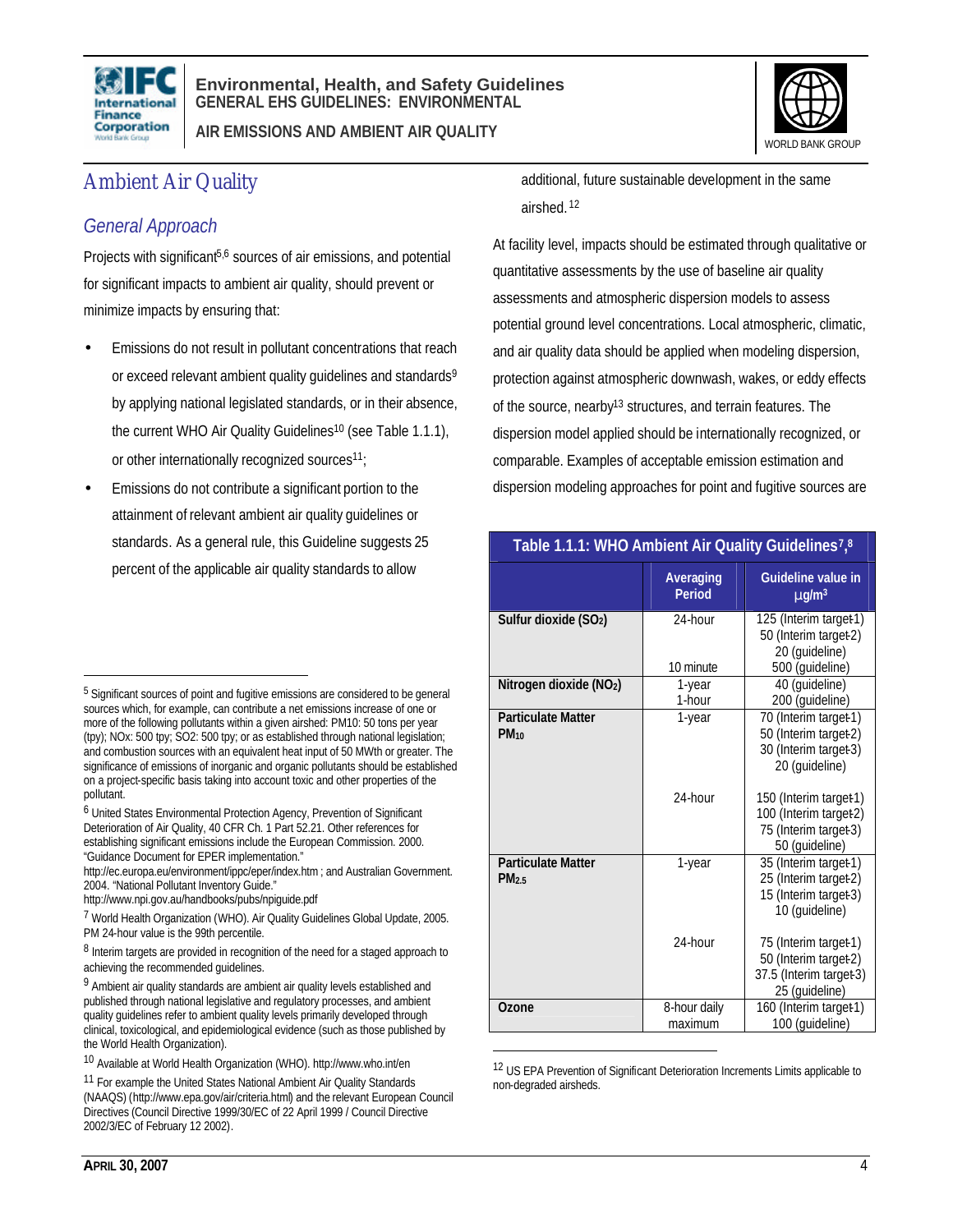

**Environmental, Health, and Safety Guidelines GENERAL EHS GUIDELINES: ENVIRONMENTAL AIR EMISSIONS AND AMBIENT AIR QUALITY**



included in Annex 1.1.1. These approaches include screening models for single source evaluations (SCREEN3 or AIRSCREEN), as well as more complex and refined models (AERMOD OR ADMS). Model selection is dependent on the complexity and geomorphology of the project site (e.g. mountainous terrain, urban or rural area).

#### *Projects Located in Degraded Airsheds or Ecologically Sensitive Areas*

Facilities or projects located within poor quality airsheds14, and within or next to areas established as ecologically sensitive (e.g. national parks), should ensure that any increase in pollution levels is as small as feasible, and amounts to a fraction of the applicable short-term and annual average air quality guidelines or standards as established in the project-specific environmental assessment. Suitable mitigation measures may also include the relocation of significant sources of emissions outside the airshed in question, use of cleaner fuels or technologies, application of comprehensive pollution control measures, offset activities at installations controlled by the project sponsor or other facilities within the same airshed, and buy-down of emissions within the same airshed.

Specific provisions for minimizing emissions and their impacts in poor air quality or ecologically sensitive airsheds should be established on a project-by-project or industry-specific basis. Offset provisions outside the immediate control of the project sponsor or buy-downs should be monitored and enforced by the local agency responsible for granting and monitoring emission permits. Such provisions should be in place prior to final commissioning of the facility / project.

#### Point Sources

Point sources are discrete, stationary, identifiable sources of emissions that release pollutants to the atmosphere. They are typically located in manufacturing or production plants. Within a given point source, there may be several individual 'emission points' that comprise the point source.<sup>15</sup>

Point sources are characterized by the release of air pollutants typically associated with the combustion of fossil fuels, such as nitrogen oxides ( $NO_x$ ), sulfur dioxide ( $SO_2$ ), carbon monoxide (CO), and particulate matter (PM), as well as other air pollutants including certain volatile organic compounds (VOCs) and metals that may also be associated with a wide range of industrial activities.

Emissions from point sources should be avoided and controlled according to good international industry practice (GIIP) applicable to the relevant industry sector, depending on ambient conditions, through the combined application of process modifications and emissions controls, examples of which are provided in Annex 1.1.2. Additional recommendations regarding stack height and emissions from small combustion facilities are provided below.

#### *Stack Height*

 $\overline{a}$ 

The stack height for all point sources of emissions, whether 'significant' or not, should be designed according to GIIP (see Annex 1.1.3) to avoid excessive ground level concentrations due to downwash, wakes, and eddy effects, and to ensure reasonable diffusion to minimize impacts. For projects where there are multiple sources of emissions, stack heights should be established with due consideration to emissions from all other project sources, both point and fugitive. Non-significant sources of emissions,

<sup>13</sup> "Nearby" generally considers an area within a radius of up to 20 times the stack height.

<sup>&</sup>lt;sup>14</sup> An airshed should be considered as having poor air quality if nationally legislated air quality standards or WHO Air Quality Guidelines are exceeded significantly.

<sup>&</sup>lt;sup>15</sup> Emission points refer to a specific stack, vent, or other discrete point of pollution release. This term should not be confused with point source, which is a regulatory distinction from area and mobile sources. The characterization of point sources into multiple emissions points is useful for allowing more detailed reporting of emissions information.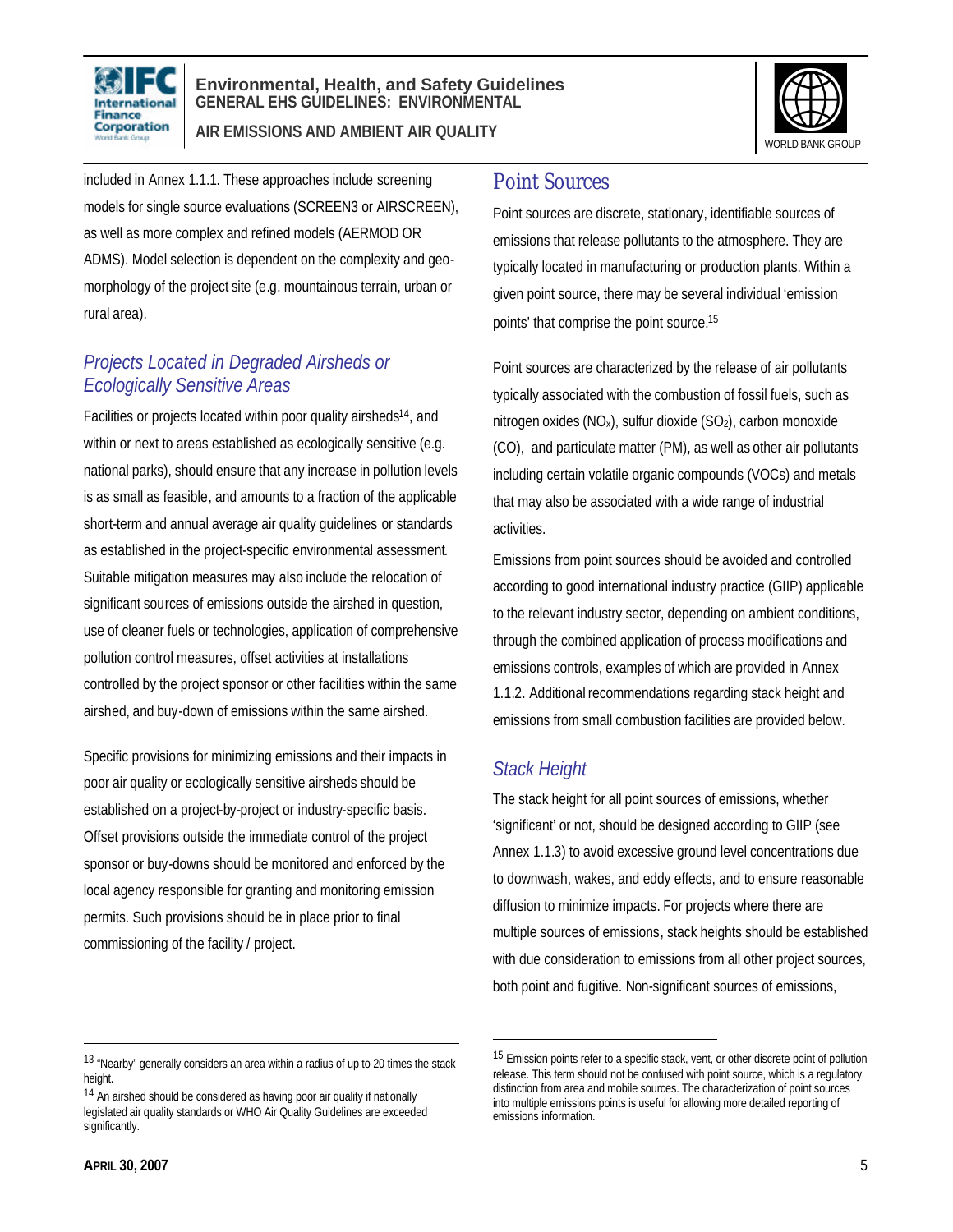

**AIR EMISSIONS AND AMBIENT AIR QUALITY**



including small combustion sources,<sup>16</sup> should also use GIIP in stack design.

#### *Small Combustion Facilities Emissions Guidelines*

Small combustion processes are systems designed to deliver electrical or mechanical power, steam, heat, or any combination of these, regardless of the fuel type, with a total, rated heat input capacity of between three Megawatt thermal (MWth) and 50 MWth.

The emissions guidelines in Table 1.1.2 are applicable to small combustion process installations operating more than 500 hours per year, and those with an annual capacity utilization of more than 30 percent. Plants firing a mixture of fuels should compare emissions performance with these guidelines based on the sum of the relative contribution of each applied fuel<sup>17</sup>. Lower emission values may apply if the proposed facility is located in an ecologically sensitive airshed, or airshed with poor air quality, in order to address potential cumulative impacts from the installation of more than one small combustion plant as part of a distributed generation project.

<sup>16</sup> Small combustion sources are those with a total rated heat input capacity of 50MWth or less.

<sup>&</sup>lt;sup>17</sup> The contribution of a fuel is the percentage of heat input (LHV) provided by this fuel multiplied by its limit value.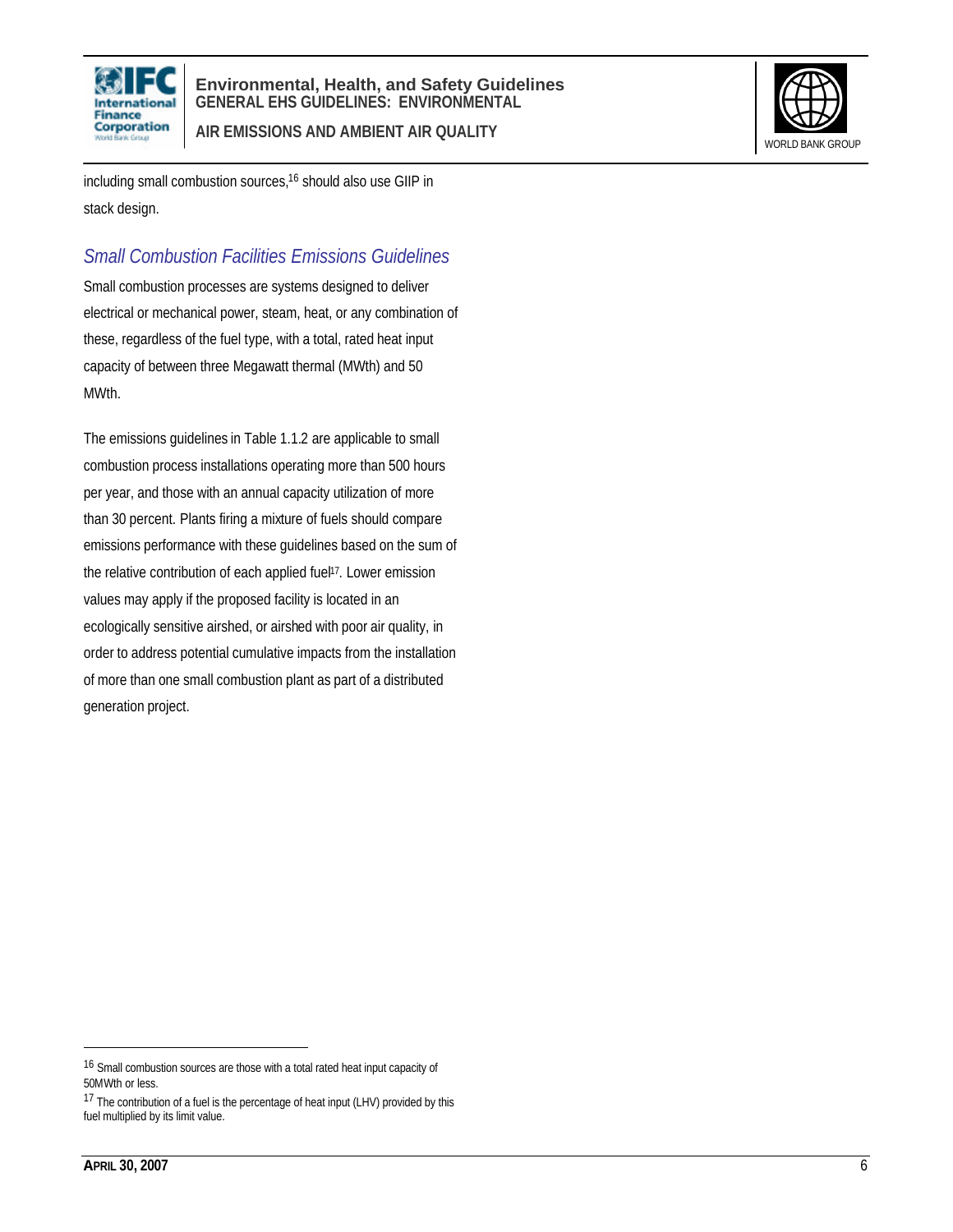



**AIR EMISSIONS AND AMBIENT AIR QUALITY**

| Table 1.1.2 - Small Combustion Facilities Emissions Guidelines (3MWth - 50MWth) - (in mg/Nm <sup>3</sup> or as indicated)                                                                                                                                                                                                                                                                                                                                                                                                                                                                                                                                                                                                            |                                                                                                                                                                                                                                     |                                                                                                                                                                                                                                                                                                     |                                                                                                                                                                                 |                                               |  |  |
|--------------------------------------------------------------------------------------------------------------------------------------------------------------------------------------------------------------------------------------------------------------------------------------------------------------------------------------------------------------------------------------------------------------------------------------------------------------------------------------------------------------------------------------------------------------------------------------------------------------------------------------------------------------------------------------------------------------------------------------|-------------------------------------------------------------------------------------------------------------------------------------------------------------------------------------------------------------------------------------|-----------------------------------------------------------------------------------------------------------------------------------------------------------------------------------------------------------------------------------------------------------------------------------------------------|---------------------------------------------------------------------------------------------------------------------------------------------------------------------------------|-----------------------------------------------|--|--|
| <b>Combustion Technology /</b><br>Fuel                                                                                                                                                                                                                                                                                                                                                                                                                                                                                                                                                                                                                                                                                               | <b>Particulate Matter (PM)</b>                                                                                                                                                                                                      | Sulfur Dioxide (SO2)                                                                                                                                                                                                                                                                                | <b>Nitrogen Oxides (NOx)</b>                                                                                                                                                    | Dry Gas, Excess<br>O <sub>2</sub> Content (%) |  |  |
| Engine                                                                                                                                                                                                                                                                                                                                                                                                                                                                                                                                                                                                                                                                                                                               |                                                                                                                                                                                                                                     |                                                                                                                                                                                                                                                                                                     |                                                                                                                                                                                 |                                               |  |  |
| Gas                                                                                                                                                                                                                                                                                                                                                                                                                                                                                                                                                                                                                                                                                                                                  | N/A                                                                                                                                                                                                                                 | N/A                                                                                                                                                                                                                                                                                                 | 200 (Spark Ignition)<br>400 (Dual Fuel)<br>1,600 (Compression Ignition)                                                                                                         | 15                                            |  |  |
| Liquid                                                                                                                                                                                                                                                                                                                                                                                                                                                                                                                                                                                                                                                                                                                               | 50 or up to 100 if justified by project specific<br>considerations (e.g. Economic feasibility of<br>using lower ash content fuel, or adding<br>secondary treatment to meet 50, and<br>available environmental capacity of the site) | 1.5 percent Sulfur or up to 3.0 percent Sulfur if<br>justified by project specific considerations (e.g.<br>Economic feasibility of using lower S content fuel,<br>or adding secondary treatment to meet levels of<br>using 1.5 percent Sulfur, and available<br>environmental capacity of the site) | If bore size diameter [mm] < 400: 1460<br>(or up to 1,600 if justified to maintain high<br>energy efficiency.)<br>If bore size diameter $\text{[mm]} > \text{or} = 400$ : 1,850 | 15                                            |  |  |
| <b>Turbine</b>                                                                                                                                                                                                                                                                                                                                                                                                                                                                                                                                                                                                                                                                                                                       |                                                                                                                                                                                                                                     |                                                                                                                                                                                                                                                                                                     |                                                                                                                                                                                 |                                               |  |  |
| <b>Natural Gas</b><br>$=3$ MWth to < 15MWth                                                                                                                                                                                                                                                                                                                                                                                                                                                                                                                                                                                                                                                                                          | N/A                                                                                                                                                                                                                                 | N/A                                                                                                                                                                                                                                                                                                 | 42 ppm (Electric generation)<br>100 ppm (Mechanical drive)                                                                                                                      | 15                                            |  |  |
| <b>Natural Gas</b><br>$=15$ MWth to < 50MWth                                                                                                                                                                                                                                                                                                                                                                                                                                                                                                                                                                                                                                                                                         | N/A                                                                                                                                                                                                                                 | N/A                                                                                                                                                                                                                                                                                                 | 25 ppm                                                                                                                                                                          | 15                                            |  |  |
| <b>Fuels other than Natural Gas</b><br>$=3$ MWth to $< 15$ MWth                                                                                                                                                                                                                                                                                                                                                                                                                                                                                                                                                                                                                                                                      | N/A                                                                                                                                                                                                                                 | 0.5 percent Sulfur or lower percent Sulfur (e.g. 0.2<br>percent Sulfur) if commercially available without<br>significant excess fuel cost                                                                                                                                                           | 96 ppm (Electric generation)<br>150 ppm (Mechanical drive)                                                                                                                      | 15                                            |  |  |
| <b>Fuels other than Natural Gas</b><br>$=15$ MWth to $< 50$ MWth                                                                                                                                                                                                                                                                                                                                                                                                                                                                                                                                                                                                                                                                     | N/A                                                                                                                                                                                                                                 | 0.5% S or lower % S (0.2%S) if commercially<br>available without significant excess fuel cost                                                                                                                                                                                                       | 74 ppm                                                                                                                                                                          | 15                                            |  |  |
| <b>Boiler</b>                                                                                                                                                                                                                                                                                                                                                                                                                                                                                                                                                                                                                                                                                                                        |                                                                                                                                                                                                                                     |                                                                                                                                                                                                                                                                                                     |                                                                                                                                                                                 |                                               |  |  |
| Gas                                                                                                                                                                                                                                                                                                                                                                                                                                                                                                                                                                                                                                                                                                                                  | N/A                                                                                                                                                                                                                                 | N/A                                                                                                                                                                                                                                                                                                 | 320                                                                                                                                                                             | 3                                             |  |  |
| Liquid                                                                                                                                                                                                                                                                                                                                                                                                                                                                                                                                                                                                                                                                                                                               | 50 or up to 150 if justified by environmental<br>assessment                                                                                                                                                                         | 2000                                                                                                                                                                                                                                                                                                | 460                                                                                                                                                                             | 3                                             |  |  |
| <b>Solid</b>                                                                                                                                                                                                                                                                                                                                                                                                                                                                                                                                                                                                                                                                                                                         | 50 or up to 150 if justified by environmental<br>assessment                                                                                                                                                                         | 2000                                                                                                                                                                                                                                                                                                | 650                                                                                                                                                                             | 6                                             |  |  |
| Notes: -N/A/ - no emissions quideline; Higher performance levels than these in the Table should be applicable to facilities located in urban / industrial areas with degraded airsheds or close to ecologically sensitive area<br>stringent emissions controls may be needed.; MWth is heat input on HHV basis; Solid fuels include biomass; Nm <sup>3</sup> is at one atmosphere pressure, O°C.; MWth category is to apply to the entire facility consisting of multiple<br>reasonably considered to be emitted from a common stack except for NOx and PM limits for turbines and boilers. Guidelines values apply to facilities operating more than 500 hours per year with an annual capacity utilizatio<br>more than 30 percent. |                                                                                                                                                                                                                                     |                                                                                                                                                                                                                                                                                                     |                                                                                                                                                                                 |                                               |  |  |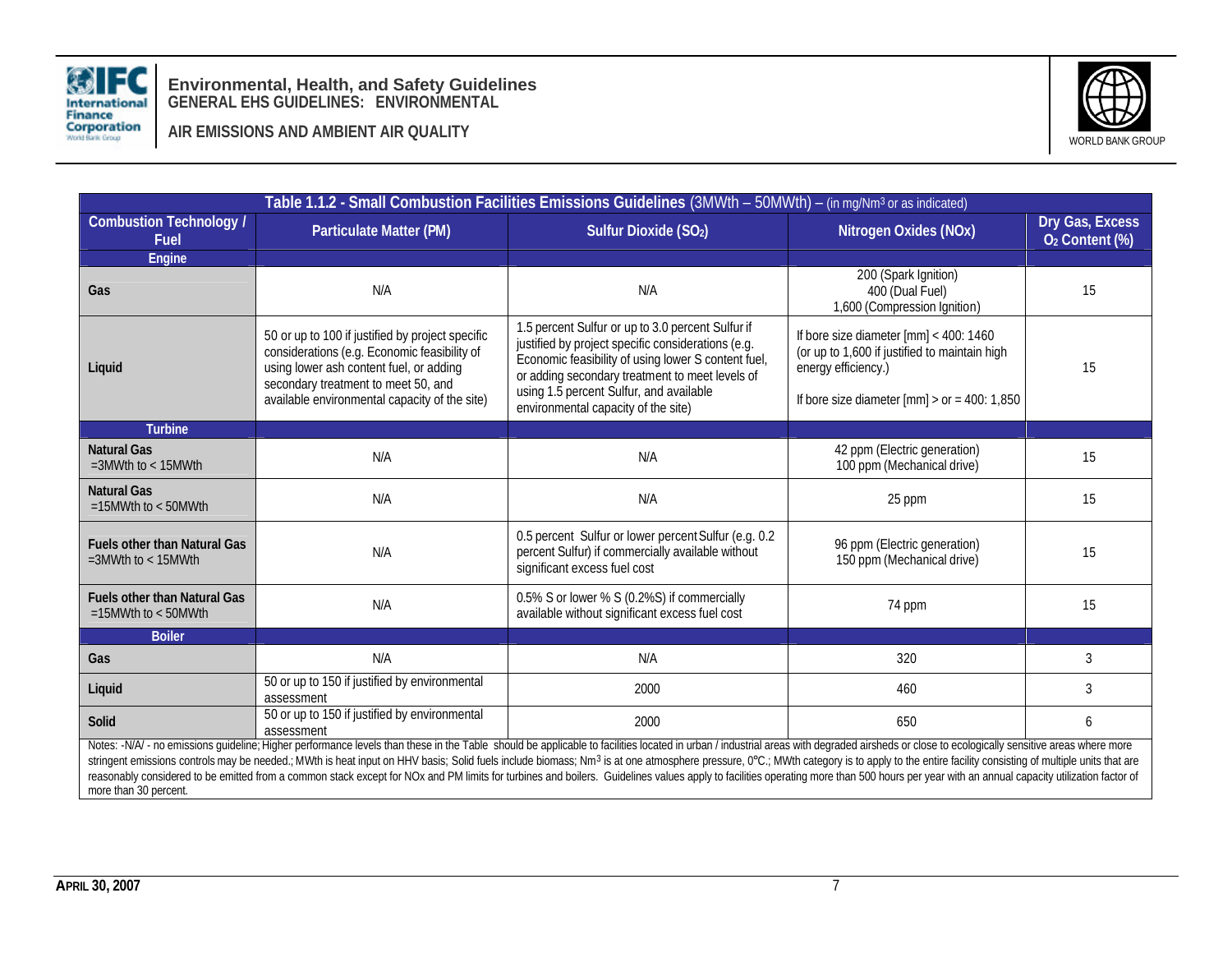





### Fugitive Sources

Fugitive source air emissions refer to emissions that are distributed spatially over a wide area and not confined to a specific discharge point. They originate in operations where exhausts are not captured and passed through a stack. Fugitive emissions have the potential for much greater ground-level impacts per unit than stationary source emissions, since they are discharged and dispersed close to the ground. The two main types of fugitive emissions are Volatile Organic Compounds (VOCs) and particulate matter (PM). Other contaminants ( $NO<sub>x</sub>$ ,  $SO<sub>2</sub>$  and CO) are mainly associated with combustion processes, as described above. Projects with potentially significant fugitive sources of emissions should establish the need for ambient quality assessment and monitoring practices.

Open burning of solid wastes, whether hazardous or nonhazardous, is not considered good practice and should be avoided, as the generation of polluting emissions from this type of source cannot be controlled effectively.

## *Volatile Organic Compounds (VOCs)*

The most common sources of fugitive VOC emissions are associated with industrial activities that produce, store, and use VOC-containing liquids or gases where the material is under pressure, exposed to a lower vapor pressure, or displaced from an enclosed space. Typical sources include equipment leaks, open vats and mixing tanks, storage tanks, unit operations in wastewater treatment systems, and accidental releases. Equipment leaks include valves, fittings, and elbows which are subject to leaks under pressure. The recommended prevention and control techniques for VOC emissions associated with equipment leaks include:

• Equipment modifications, examples of which are presented in Annex 1.1.4;

• Implementing a leak detection and repair (LDAR) program that controls fugitive emissions by regularly monitoring to detect leaks, and implementing repairs within a predefined time period.<sup>18</sup>

For VOC emissions associated with handling of chemicals in open vats and mixing processes, the recommended prevention and control techniques include:

- Substitution of less volatile substances, such as aqueous solvents;
- Collection of vapors through air extractors and subsequent treatment of gas stream by removing VOCs with control devices such as condensers or activated carbon absorption;
- Collection of vapors through air extractors and subsequent treatment with destructive control devices such as:
	- Catalytic Incinerators: Used to reduce VOCs from process exhaust gases exiting paint spray booths, ovens, and other process operations
	- o Thermal Incinerators: Used to control VOC levels in a gas stream by passing the stream through a combustion chamber where the VOCs are burned in air at temperatures between 700º C to 1,300º C
	- Enclosed Oxidizing Flares: Used to convert VOCs into CO2 and H2O by way of direct combustion
- Use of floating roofs on storage tanks to reduce the opportunity for volatilization by eliminating the headspace present in conventional storage tanks.

## *Particulate Matter (PM)*

 $\overline{a}$ 

The most common pollutant involved in fugitive emissions is dust or particulate matter (PM). This is released during certain operations, such as transport and open storage of solid materials, and from exposed soil surfaces, including unpaved roads.

<sup>&</sup>lt;sup>18</sup> For more information, see Leak Detection and Repair Program (LDAR), at: http://www.ldar.net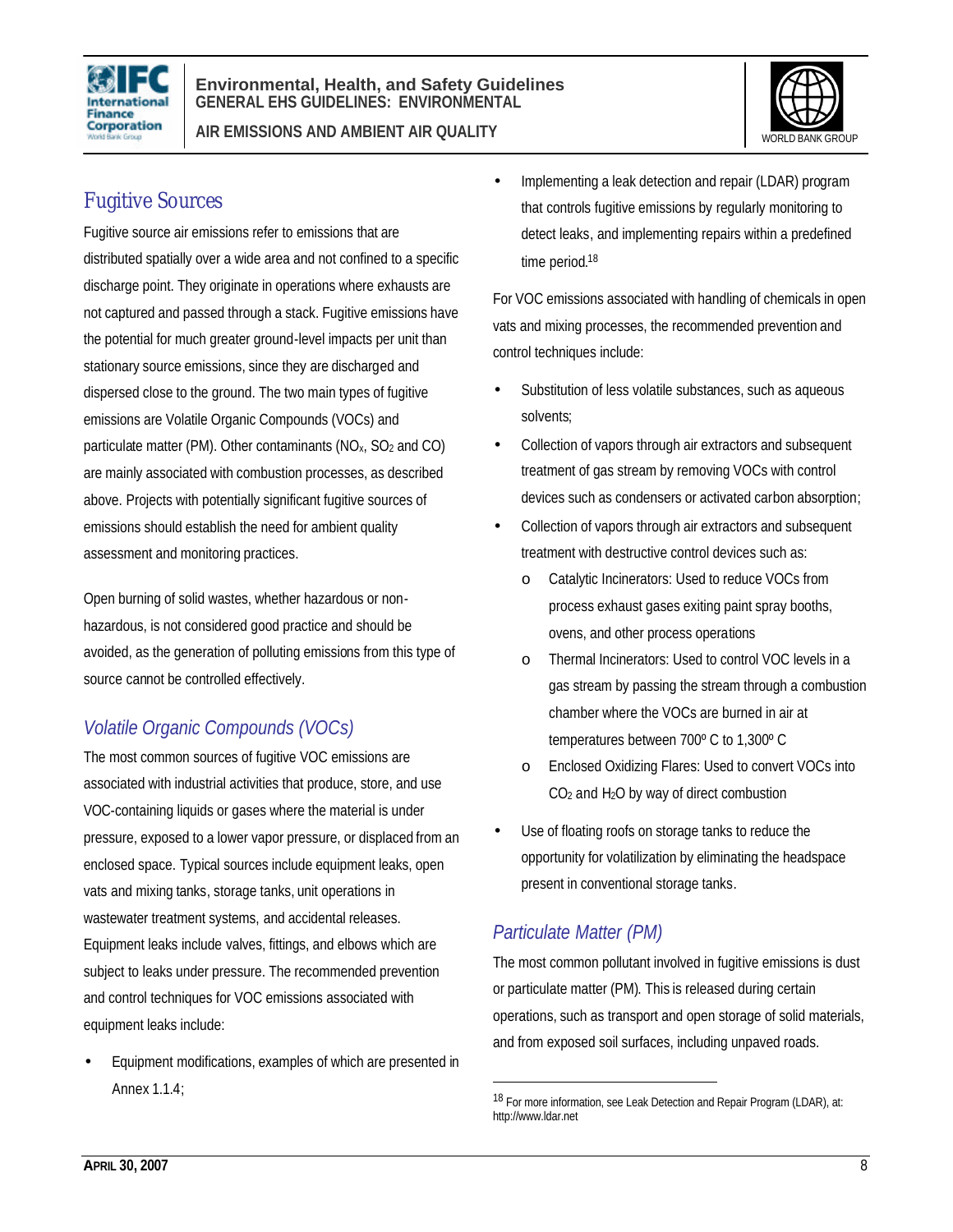



Recommended prevention and control of these emissions sources include:

- Use of dust control methods, such as covers, water suppression, or increased moisture content for open materials storage piles, or controls, including air extraction and treatment through a baghouse or cyclone for material handling sources, such as conveyors and bins;
- Use of water suppression for control of loose materials on paved or unpaved road surfaces. Oil and oil by-products is not a recommended method to control road dust. Examples of additional control options for unpaved roads include those summarized in Annex 1.1.5.

#### *Ozone Depleting Substances (ODS)*

Several chemicals are classified as ozone depleting substances (ODSs) and are scheduled for phase-out under the Montreal Protocol on Substances that Deplete the Ozone Layer.<sup>19</sup> No new systems or processes should be installed using CFCs, halons, 1,1,1-trichloroethane, carbon tetrachloride, methyl bromide or HBFCs. HCFCs should only be considered as interim / bridging alternatives as determined by the host country commitments and regulations.<sup>20</sup>

## Mobile Sources – Land-based

Similar to other combustion processes, emissions from vehicles include CO, NOx, SO2, PM and VOCs. Emissions from on-road and off-road vehicles should comply with national or regional

programs. In the absence of these, the following approach should be considered:

- Regardless of the size or type of vehicle, fleet owners / operators should implement the manufacturer recommended engine maintenance programs;
- Drivers should be instructed on the benefits of driving practices that reduce both the risk of accidents and fuel consumption, including measured acceleration and driving within safe speed limits;
- Operators with fleets of 120 or more units of heavy duty vehicles (buses and trucks), or 540 or more light duty vehicles<sup>21</sup> (cars and light trucks) within an airshed should consider additional ways to reduce potential impacts including:
	- o Replacing older vehicles with newer, more fuel efficient alternatives
	- o Converting high-use vehicles to cleaner fuels, where feasible
	- Installing and maintaining emissions control devices, such as catalytic converters
	- Implementing a regular vehicle maintenance and repair program

## Greenhouse Gases (GHGs)

 $\overline{a}$ 

Sectors that may have potentially significant emissions of greenhouse gases (GHGs)22 include energy, transport, heavy industry (e.g. cement production, iron / steel manufacturing, aluminum smelting, petrochemical industries, petroleum refining, fertilizer manufacturing), agriculture, forestry and waste management. GHGs may be generated from direct emissions

l

<sup>19</sup> Examples include: chlorofluorocarbons (CFCs); halons; 1,1,1-trichloroethane (methyl chloroform); carbon tetrachloride; hydrochlorofluorocarbons (HCFCs); hydrobromofluorocarbons (HBFCs); and methyl bromide. They are currently used in a variety of applications including: domestic, commercial, and process refrigeration (CFCs and HCFCs); domestic, commercial, and motor vehicle air conditioning (CFCs and HCFCs); for manufacturing foam products (CFCs); for solvent cleaning applications (CFCs, HCFCs, methyl chloroform, and carbon tetrachloride); as aerosol propellants (CFCs); in fire protection systems (halons and HBFCs); and as crop fumigants (methyl bromide).

<sup>&</sup>lt;sup>20</sup> Additional information is available through the Montreal Protocol Secretariat web site available at: http://ozone.unep.org/

<sup>&</sup>lt;sup>21</sup> The selected fleet size thresholds are assumed to represent potentially significant sources of emissions based on individual vehicles traveling 100,000 km / yr using average emission factors.

<sup>&</sup>lt;sup>22</sup> The six greenhouse gases that form part of the Kyoto Protocol to the United Nations Framework Convention on Climate Change include carbon dioxide (CO<sub>2</sub>); methane (CH<sub>4</sub>); nitrous oxide (N<sub>2</sub>O); hydrofluorocarbons (HFCs); perfluorocarbons (PFCs); and sulfur hexafluoride (SF $_6$ ).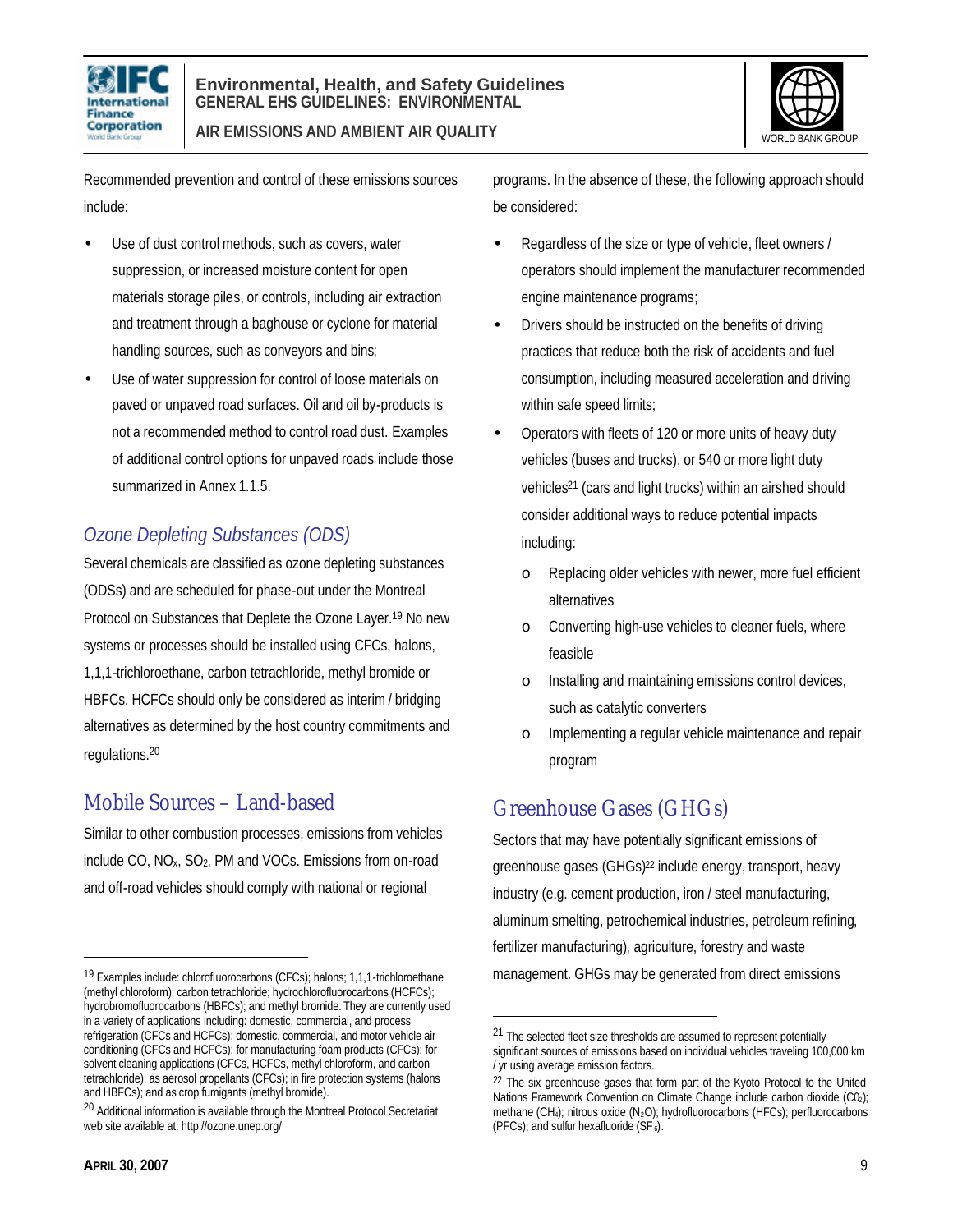



from facilities within the physical project boundary and indirect emissions associated with the off-site production of power used by the project.

Recommendations for reduction and control of greenhouse gases include:

- Carbon financing;<sup>23</sup>
- Enhancement of energy efficiency (see section on 'Energy Conservation');
- Protection and enhancement of sinks and reservoirs of greenhouse gases;
- Promotion of sustainable forms of agriculture and forestry;
- Promotion, development and increased use of renewable forms of energy;
- Carbon capture and storage technologies;<sup>24</sup>
- Limitation and / or reduction of methane emissions through recovery and use in waste management, as well as in the production, transport and distribution of energy (coal, oil, and gas).

# **Monitoring**

Emissions and air quality monitoring programs provide information that can be used to assess the effectiveness of emissions management strategies. A systematic planning process is recommended to ensure that the data collected are adequate for their intended purposes (and to avoid collecting unnecessary data). This process, sometimes referred to as a data quality objectives process, defines the purpose of collecting the data, the

decisions to be made based on the data and the consequences of making an incorrect decision, the time and geographic boundaries, and the quality of data needed to make a correct decision.25 The air quality monitoring program should consider the following elements:

- *Monitoring parameters*: The monitoring parameters selected should reflect the pollutants of concern associated with project processes. For combustion processes, indicator parameters typically include the quality of inputs, such as the sulfur content of fuel.
- *Baseline calculations*: Before a project is developed, baseline air quality monitoring at and in the vicinity of the site should be undertaken to assess background levels of key pollutants, in order to differentiate between existing ambient conditions and project-related impacts.
- *Monitoring type and frequency*: Data on emissions and ambient air quality generated through the monitoring program should be representative of the emissions discharged by the project over time. Examples of time-dependent variations in the manufacturing process include batch process manufacturing and seasonal process variations. Emissions from highly variable processes may need to be sampled more frequently or through composite methods. Emissions monitoring frequency and duration may also range from continuous for some combustion process operating parameters or inputs (e.g. the quality of fuel) to less frequent, monthly, quarterly or yearly stack tests.
- *Monitoring locations*: Ambient air quality monitoring may consists of off-site or fence line monitoring either by the project sponsor, the competent government agency, or by collaboration between both. The location of ambient air

 $\overline{a}$ 

 $23$  Carbon financing as a carbon emissions reduction strategy may include the host government-endorsed Clean Development Mechanism or Joint Implementation of the United Nations Framework Convention on Climate Change.

<sup>24</sup> Carbon dioxide capture and storage (CCS) is a process consisting of the separation of CO<sub>2</sub> from industrial and energy-related sources; transport to a storage location; and long-term isolation from the atmosphere, for example in geological formations, in the ocean, or in mineral carbonates (reaction of CO<sub>2</sub> with metal oxides in silicate minerals to produce stable carbonates). It is the object of intensive research worldwide (Intergovernmental Panel on Climate Change (IPCC), Special Report, Carbon Dioxide Capture and Storage (2006).

<sup>&</sup>lt;sup>25</sup> See, for example, United States Environmental Protection Agency, Guidance on Systematic Planning Using the Data Quality Objectives Process EPA QA/G-4, EPA/240/B-06/001 February 2006.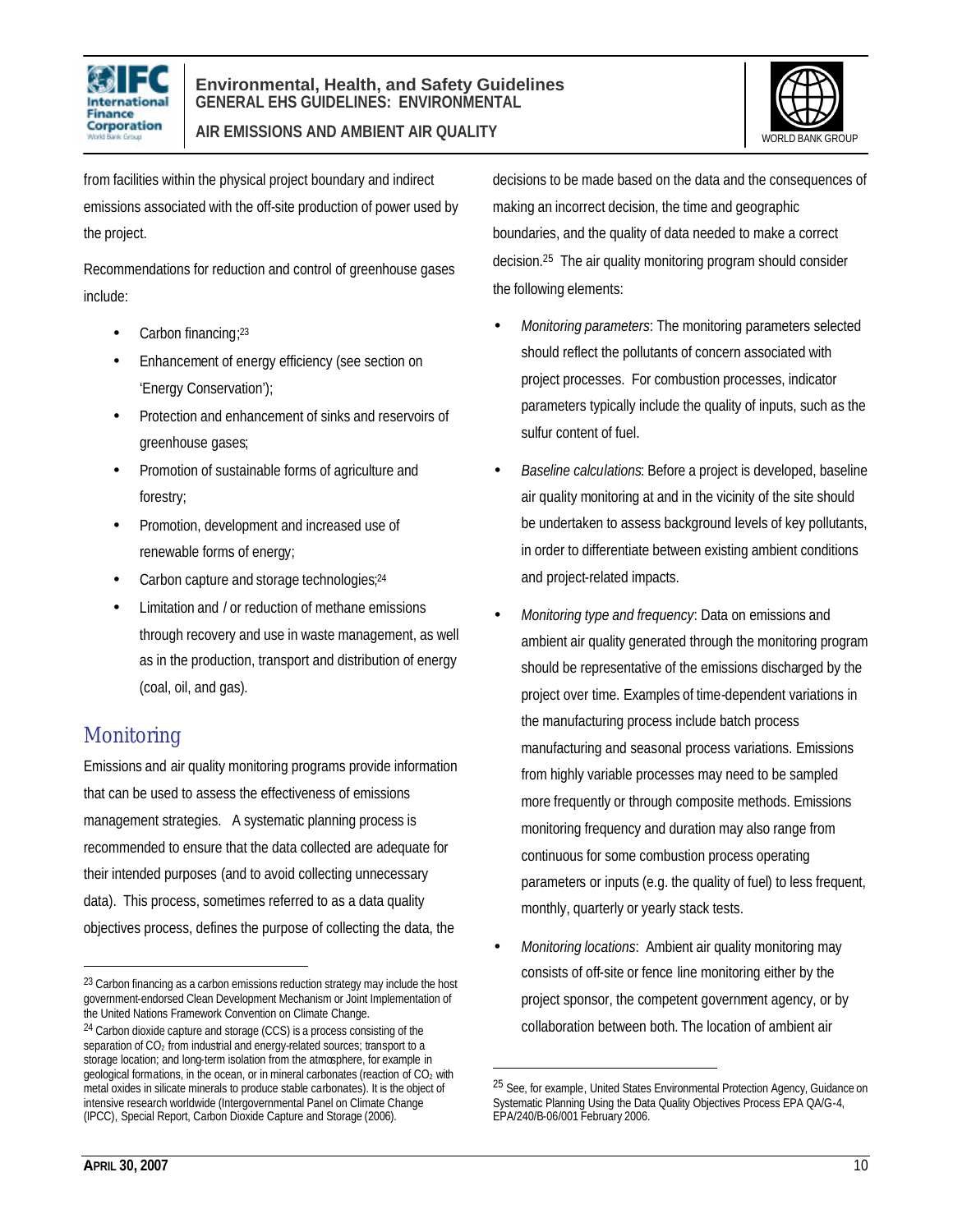



quality monitoring stations should be established based on the results of scientific methods and mathematical models to estimate potential impact to the receiving airshed from an emissions source taking into consideration such aspects as the location of potentially affected communities and prevailing wind directions.

• *Sampling and analysis methods*: Monitoring programs should apply national or international methods for sample collection and analysis, such as those published by the International Organization for Standardization,26 the European Committee for Standardization,27 or the U.S. Environmental Protection Agency.<sup>28</sup> Sampling should be conducted by, or under, the supervision of trained individuals. Analysis should be conducted by entities permitted or certified for this purpose. Sampling and analysis Quality Assurance / Quality Control (QA/QC) plans should be applied and documented to ensure that data quality is adequate for the intended data use (e.g., method detection limits are below levels of concern). Monitoring reports should include QA/QC documentation.

## *Monitoring of Small Combustion Plants Emissions*

- Additional recommended monitoring approaches for **boilers**: *Boilers with capacities between =3 MWth and < 20 MWth:*
	- o Annual Stack Emission Testing: SO2, NOx and PM. For gaseous fuel-fired boilers, only NO<sub>x</sub>. SO<sub>2</sub> can be calculated based on fuel quality certification if no SO<sup>2</sup> control equipment is used.
- o If Annual Stack Emission Testing demonstrates results consistently and significantly better than the required levels, frequency of Annual Stack Emission Testing can be reduced from annual to every two or three years.
- o Emission Monitoring: None

*Boilers with capacities between =20 MWth and < 50 MWth*

- o Annual Stack Emission Testing: SO2, NOx and PM. For gaseous fuel-fired boilers, only NO<sub>x</sub>. SO<sub>2</sub> can be calculated based on fuel quality certification (if no SO<sup>2</sup> control equipment is used)
- $\circ$  Emission Monitoring: SO<sub>2</sub>. Plants with SO<sub>2</sub> control equipment: Continuous. NO<sub>x</sub>: Continuous monitoring of either  $NO<sub>x</sub>$  emissions or indicative  $NO<sub>x</sub>$  emissions using combustion parameters. PM: Continuous monitoring of either PM emissions, opacity, or indicative PM emissions using combustion parameters / visual monitoring.
- Additional recommended monitoring approaches for **turbines**:
	- o Annual Stack Emission Testing: NOx and SO2 (NO<sup>x</sup> only for gaseous fuel-fired turbines).
	- o If Annual Stack Emission Testing results show constantly (3 consecutive years) and significantly (e.g. less than 75 percent) better than the required levels, frequency of Annual Stack Emission Testing can be reduced from annual to every two or three years.
	- o Emission Monitoring: NOx: Continuous monitoring of either NOx emissions or indicative NOx emissions using combustion parameters.SO2: Continuous monitoring if SO2 control equipment is used.
- Additional recommended monitoring approaches for **engines**:
	- o Annual Stack Emission Testing: NO<sup>x</sup> ,SO<sup>2</sup> and PM (NO<sup>x</sup> only for gaseous fuel-fired diesel engines).

l

<sup>26</sup> An on-line catalogue of ISO standards relating to the environment, health protection, and safety is available at:

http://www.iso.org/iso/en/CatalogueListPage.CatalogueList?ICS1=13&ICS2=&ICS 3=&scopelist=

 $27$  An on-line catalogue of European Standards is available at: http://www.cen.eu/catweb/cwen.htm.

<sup>&</sup>lt;sup>28</sup> The National Environmental Methods Index provides a searchable clearinghouse of U.S. methods and procedures for both regulatory and nonregulatory monitoring purposes for water, sediment, air and tissues, and is available at http://www.nemi.gov/.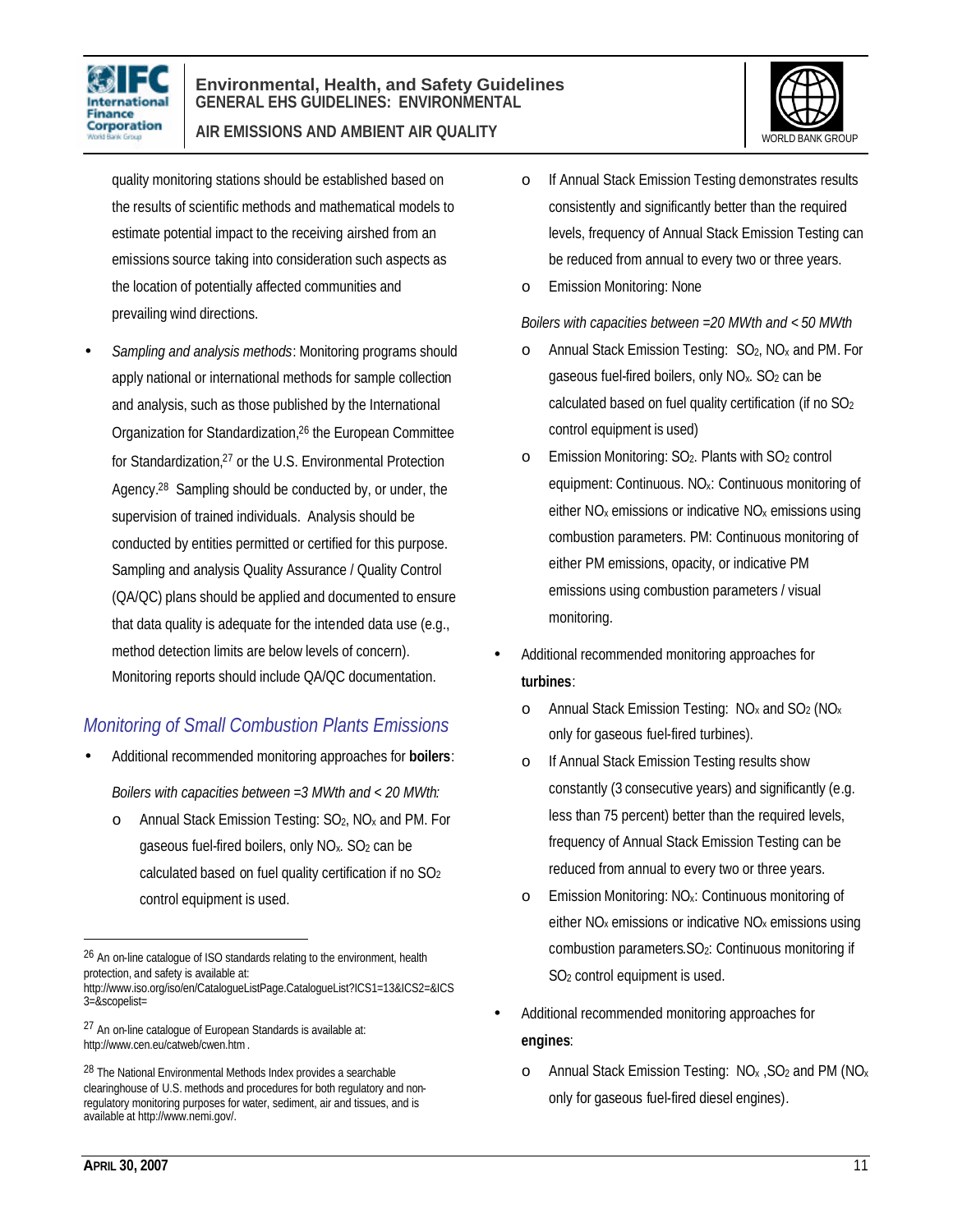

**AIR EMISSIONS AND AMBIENT AIR QUALITY**



- o If Annual Stack Emission Testing results show constantly (3 consecutive years) and significantly (e.g. less than 75 percent) better than the required levels, frequency of Annual Stack Emission Testing can be reduced from annual to every two or three years.
- o Emission Monitoring: NOx: Continuous monitoring of either  $NO<sub>x</sub>$  emissions or indicative  $NO<sub>x</sub>$  emissions using combustion parameters. SO<sub>2</sub>: Continuous monitoring if SO2 control equipment is used. PM: Continuous monitoring of either PM emissions or indicative PM emissions using operating parameters.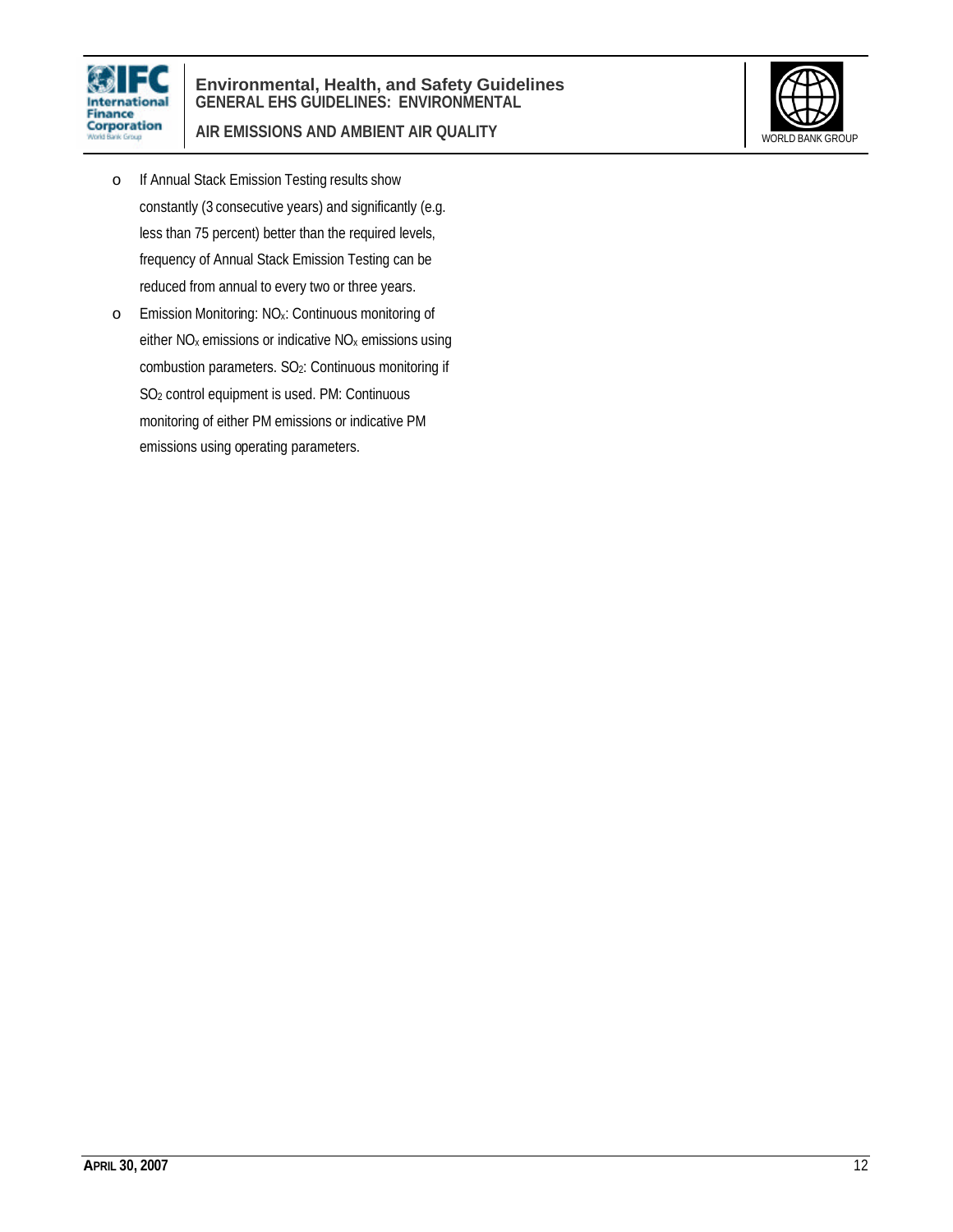

**AIR EMISSIONS AND AMBIENT AIR QUALITY**



### **Annex 1.1.1 – Air Emissions Estimation and Dispersion Modeling Methods**

The following is a partial list of documents to aid in the estimation of air emissions from various processes and air dispersion models:

Australian Emission Estimation Technique Manuals http://www.npi.gov.au/handbooks/

Atmospheric Emission Inventory Guidebook, UN / ECE / EMEP and the European Environment Agency http://www.aeat.co.uk/netcen/airqual/TFEI/unece.htm

Emission factors and emission estimation methods, US EPA Office of Air Quality Planning & Standards http://www.epa.gov/ttn/chief

Guidelines on Air Quality Models (Revised), US Environmental Protection Agency (EPA), 2005 http://www.epa.gov/scram001/guidance/guide/appw\_05.pdf

Frequently Asked Questions, Air Quality Modeling and Assessment Unit (AQMAU), UK Environment Agency http://www.environmentagency.gov.uk/subjects/airquality/236092/?version=1&lang=\_e

OECD Database on Use and Release of Industrial Chemicals http://www.olis.oecd.org/ehs/urchem.nsf/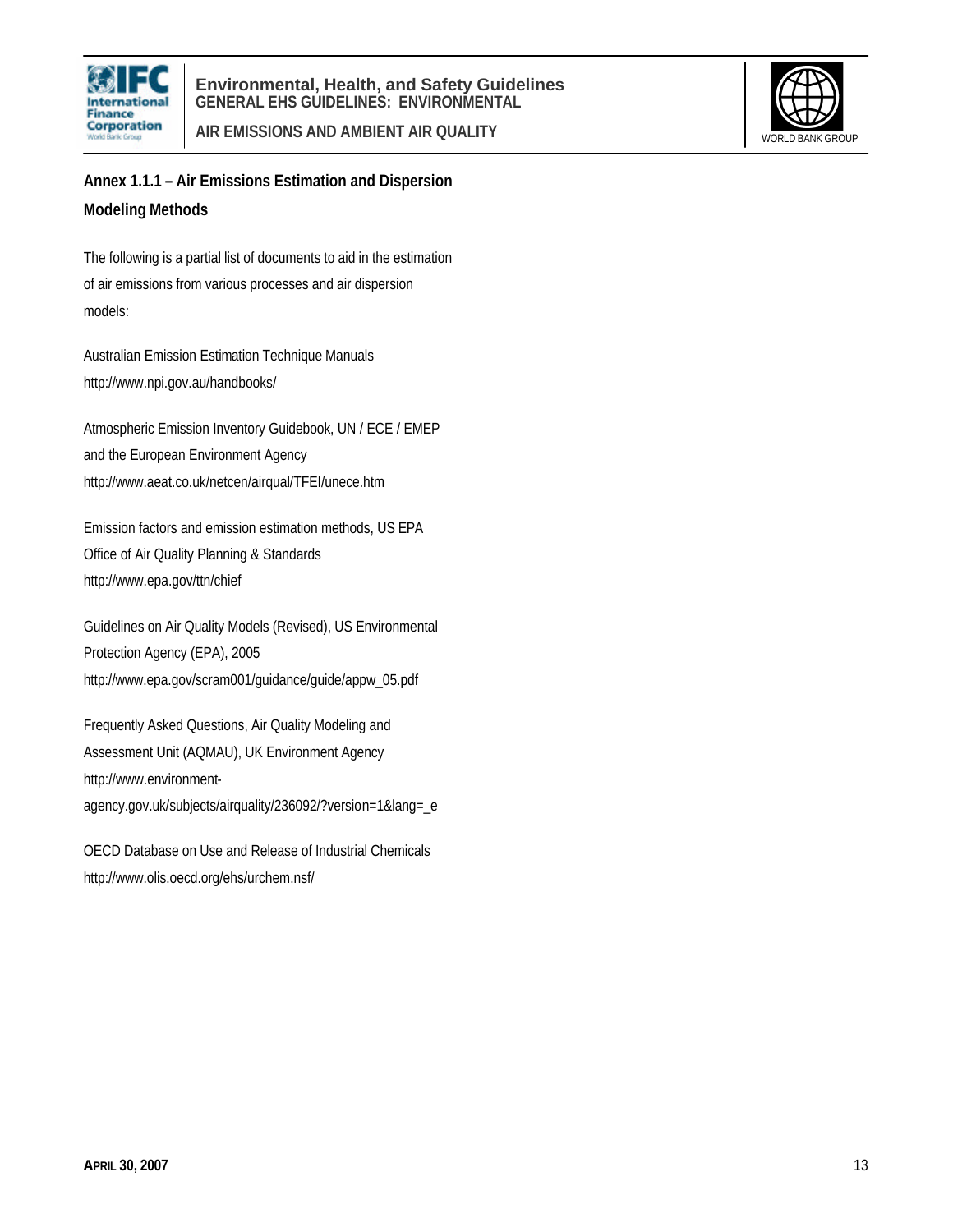



**AIR EMISSIONS AND AMBIENT AIR QUALITY**

#### **Annex 1.1.2 – Illustrative Point Source Air Emissions Prevention and Control Technologies**

| <b>Principal Sources and Issues</b>                                                                                                                                                                                                                                                                         | <b>General Prevention / Process</b><br><b>Modification Approach</b>                                                                                                                                                                                                                                                                                                                                                                                                                                                                            | <b>Control Options</b>                     | Reduction<br>Efficiency (%) | Gas<br><b>Condition</b>                 | <b>Comments</b>                                                                                                                                                                                                                                                                              |
|-------------------------------------------------------------------------------------------------------------------------------------------------------------------------------------------------------------------------------------------------------------------------------------------------------------|------------------------------------------------------------------------------------------------------------------------------------------------------------------------------------------------------------------------------------------------------------------------------------------------------------------------------------------------------------------------------------------------------------------------------------------------------------------------------------------------------------------------------------------------|--------------------------------------------|-----------------------------|-----------------------------------------|----------------------------------------------------------------------------------------------------------------------------------------------------------------------------------------------------------------------------------------------------------------------------------------------|
| Particulate Matter (PM)                                                                                                                                                                                                                                                                                     |                                                                                                                                                                                                                                                                                                                                                                                                                                                                                                                                                |                                            |                             |                                         |                                                                                                                                                                                                                                                                                              |
| Main sources are the combustion of fossil<br>fuels and numerous manufacturing processes<br>that collect PM through air extraction and<br>ventilation systems. Volcanoes, ocean spray,<br>forest fires and blowing dust (most prevalent<br>in dry and semiarid climates) contribute to<br>background levels. | Fuel switching (e.g. selection of lower sulfur<br>fuels) or reducing the amount of fine<br>particulates added to a process.                                                                                                                                                                                                                                                                                                                                                                                                                    | <b>Fabric Filters</b>                      | 99 - 99.7%                  | Dry gas, temp<br>$<$ 400 $F$            | Applicability depends on flue gas properties including temperature, chemical<br>properties, abrasion and load. Typical air to cloth ratio range of 2.0 to 3.5 cfm/ft <sup>2</sup><br>Achievable outlet concentrations of 23 mg/Nm <sup>3</sup>                                               |
|                                                                                                                                                                                                                                                                                                             |                                                                                                                                                                                                                                                                                                                                                                                                                                                                                                                                                | <b>Electrostatic</b><br>Precipitator (ESP) | $97 - 99%$                  | Varies<br>depending of<br>particle type | Precondition gas to remove large particles. Efficiency dependent on resistivity of<br>particle. Achievable outlet concentration of 23 mg/Nm <sup>3</sup>                                                                                                                                     |
|                                                                                                                                                                                                                                                                                                             |                                                                                                                                                                                                                                                                                                                                                                                                                                                                                                                                                | Cyclone                                    | $74 - 95%$                  | None                                    | Most efficient for large particles. Achievable outlet concentrations of 30 - 40<br>mq/Nm <sup>3</sup>                                                                                                                                                                                        |
|                                                                                                                                                                                                                                                                                                             |                                                                                                                                                                                                                                                                                                                                                                                                                                                                                                                                                | Wet Scrubber                               | $93 - 95%$                  | None                                    | Wet sludge may be a disposal problem depending on local infrastructure.<br>Achievable outlet concentrations of 30 - 40 mg/Nm3                                                                                                                                                                |
| Sulfur Dioxide (SO2)                                                                                                                                                                                                                                                                                        |                                                                                                                                                                                                                                                                                                                                                                                                                                                                                                                                                |                                            |                             |                                         |                                                                                                                                                                                                                                                                                              |
| Mainly produced by the combustion of fuels<br>such as oil and coal and as a by-product from<br>some chemical production or wastewater<br>treatment processes.                                                                                                                                               | Control system selection is heavily<br>dependent on the inlet concentration. For<br>SO2 concentrations in excess of 10%, the<br>stream is passed through an acid plant not<br>only to lower the SO2 emissions but also to<br>generate high grade sulfur for sale. Levels<br>below 10% are not rich enough for this<br>process and should therefore utilize<br>absorption or 'scrubbing,' where SO2<br>molecules are captured into a liquid phase<br>or adsorption, where SO2 molecules are<br>captured on the surface of a solid<br>adsorbent. | <b>Fuel Switching</b>                      | $>90\%$                     |                                         | Alternate fuels may include low sulfur coal, light diesel or natural gas with<br>consequent reduction in particulate emissions related to sulfur in the fuel. Fuel<br>cleaning or beneficiation of fuels prior to combustion is another viable option but<br>may have economic consequences. |
|                                                                                                                                                                                                                                                                                                             |                                                                                                                                                                                                                                                                                                                                                                                                                                                                                                                                                | Sorbent Injection                          | 30% - 70%                   |                                         | Calcium or lime is injected into the flue gas and the $SO2$ is adsorbed onto the<br>sorbent                                                                                                                                                                                                  |
|                                                                                                                                                                                                                                                                                                             |                                                                                                                                                                                                                                                                                                                                                                                                                                                                                                                                                | Dry Flue Gas<br><b>Desulfurization</b>     | 70%-90%                     |                                         | Can be regenerable or throwaway.                                                                                                                                                                                                                                                             |
|                                                                                                                                                                                                                                                                                                             |                                                                                                                                                                                                                                                                                                                                                                                                                                                                                                                                                | Wet Flue Gas<br>Desulfurization            | $>90\%$                     |                                         | Produces gypsum as a by-product                                                                                                                                                                                                                                                              |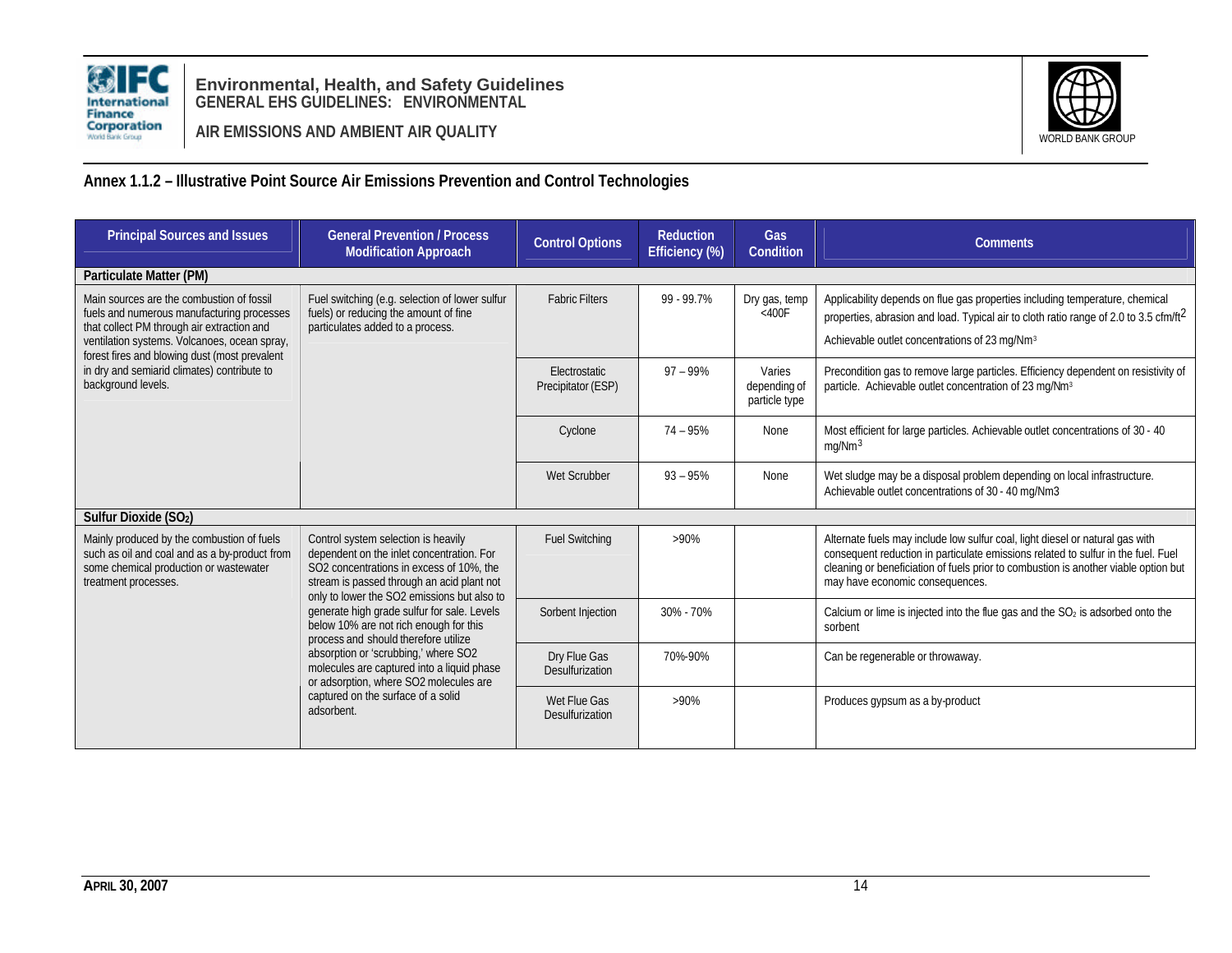



**AIR EMISSIONS AND AMBIENT AIR QUALITY**

| Annex 1.1.2: Illustrative Point Source Air Emissions Prevention and Control Technologies (continued)                                                                                                                                                                                                                                                                                                                                                                     |                                                             |           |                                |           |                                                                                                                                                                                                                                                       |
|--------------------------------------------------------------------------------------------------------------------------------------------------------------------------------------------------------------------------------------------------------------------------------------------------------------------------------------------------------------------------------------------------------------------------------------------------------------------------|-------------------------------------------------------------|-----------|--------------------------------|-----------|-------------------------------------------------------------------------------------------------------------------------------------------------------------------------------------------------------------------------------------------------------|
| <b>Oxides of Nitrogen (NOx)</b>                                                                                                                                                                                                                                                                                                                                                                                                                                          |                                                             |           | Percent Reduction by Fuel Type |           | <b>Comments</b>                                                                                                                                                                                                                                       |
| Associated with combustion of fuel.<br>May occur in several forms of nitrogen<br>oxide; namely nitric oxide (NO),<br>nitrogen dioxide ( $NO2$ ) and nitrous                                                                                                                                                                                                                                                                                                              | <b>Combustion modification</b><br>(Illustrative of boilers) | Coal      | Oil                            | Gas       | These modifications are capable of reducing NOx emissions by 50<br>to 95%. The method of combustion control used depends on the                                                                                                                       |
|                                                                                                                                                                                                                                                                                                                                                                                                                                                                          | Low-excess-air firing                                       | $10 - 30$ | $10 - 30$                      | $10 - 30$ | type of boiler and the method of firing fuel.                                                                                                                                                                                                         |
| oxide ( $N2O$ ), which is also a                                                                                                                                                                                                                                                                                                                                                                                                                                         | <b>Staged Combustion</b>                                    | $20 - 50$ | $20 - 50$                      | $20 - 50$ |                                                                                                                                                                                                                                                       |
| greenhouse gas. The term NOx<br>serves as a composite between NO                                                                                                                                                                                                                                                                                                                                                                                                         | Flue Gas Recirculation                                      | N/A       | $20 - 50$                      | $20 - 50$ |                                                                                                                                                                                                                                                       |
| and $NO2$ and emissions are usually<br>reported as NOx. Here the NO is<br>multiplied by the ratio of molecular<br>weights of NO <sub>2</sub> to NO and added to<br>the $NO2$ emissions.<br>Means of reducing NOx emissions are<br>based on the modification of operating<br>conditions such as minimizing the<br>resident time at peak temperatures,<br>reducing the peak temperatures by<br>increasing heat transfer rates or<br>minimizing the availability of oxygen. | Water/Steam Injection                                       | N/A       | $10 - 50$                      | N/A.      |                                                                                                                                                                                                                                                       |
|                                                                                                                                                                                                                                                                                                                                                                                                                                                                          | Low-NOx Burners                                             | $30 - 40$ | $30 - 40$                      | $30 - 40$ |                                                                                                                                                                                                                                                       |
|                                                                                                                                                                                                                                                                                                                                                                                                                                                                          | <b>Flue Gas Treatment</b>                                   | Coal      | Oil                            | Gas       | Flue gas treatment is more effective in reducing NOx emissions<br>than are combustion controls. Techniques can be classified as                                                                                                                       |
|                                                                                                                                                                                                                                                                                                                                                                                                                                                                          | Selective Catalytic Reduction (SCR)                         | $60 - 90$ | $60 - 90$                      | $60 - 90$ | SCR, SNCR, and adsorption. SCR involves the injection of<br>ammonia as a reducing agent to convert NOx to nitrogen in the                                                                                                                             |
|                                                                                                                                                                                                                                                                                                                                                                                                                                                                          | Selective Non-Catalytic Reduction<br>(SNCR)                 | N/A       | $30 - 70$                      | $30 - 70$ | presence of a catalyst in a converter upstream of the air heater.<br>Generally, some ammonia slips through and is part of the<br>emissions. SNCR also involves the injection of ammonia or urea<br>based products without the presence of a catalyst. |
| Note: Compiled by IFC based on inputs from technical experts.                                                                                                                                                                                                                                                                                                                                                                                                            |                                                             |           |                                |           |                                                                                                                                                                                                                                                       |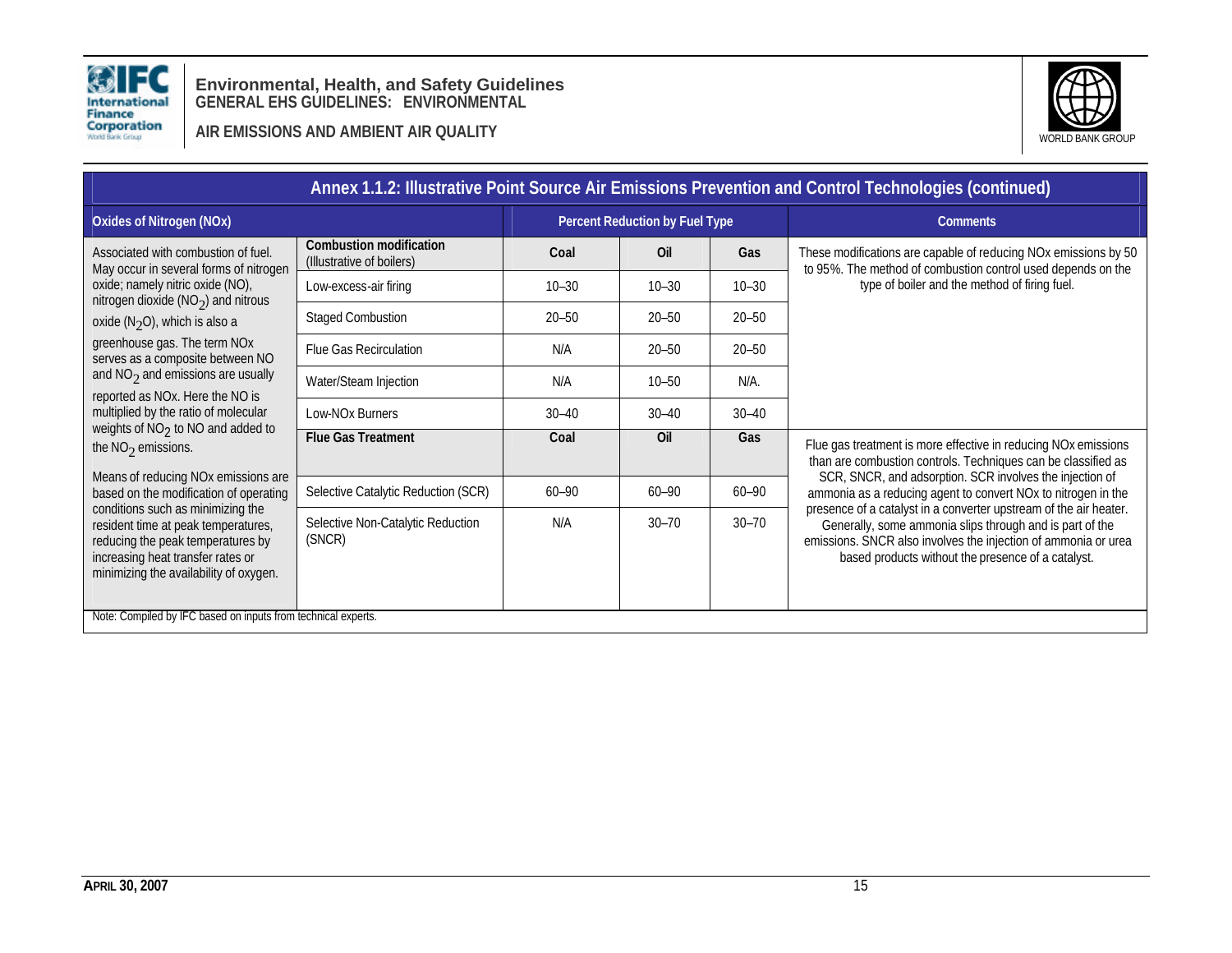





#### **Annex 1.1.3 - Good International Industry Practice (GIIP)**

**Annex 1.1.4 - Examples of VOC Emissions Controls**

#### **Stack Height**

(Based on United States 40 CFR, part 51.100 (ii)).

 $H<sub>G</sub> = H + 1.5L$ ; where

HG = GEP stack height measured from the ground level elevation at the base of the stack

 $H =$  Height of nearby structure(s) above the base of the stack.

 $L =$  Lesser dimension, height (h) or width (w), of nearby structures

"Nearby structures" = Structures within/touching a radius of 5L but less than 800 m.



| <b>Equipment Type</b>                                                                                                                               | <b>Modification</b>                                                                                         | Approximate<br><b>Control</b><br><b>Efficiency</b><br>$(\%)$ |  |  |
|-----------------------------------------------------------------------------------------------------------------------------------------------------|-------------------------------------------------------------------------------------------------------------|--------------------------------------------------------------|--|--|
|                                                                                                                                                     | Seal-less design                                                                                            | 10029                                                        |  |  |
| Pumps                                                                                                                                               | Closed-vent system                                                                                          | $90^{30}$                                                    |  |  |
|                                                                                                                                                     | Dual mechanical seal<br>with barrier fluid<br>maintained at a higher<br>pressure than the<br>pumped fluid   | 100                                                          |  |  |
|                                                                                                                                                     | Closed-vent system                                                                                          | 90                                                           |  |  |
| Compressors                                                                                                                                         | Dual mechanical seal<br>with barrier fluid<br>maintained at a higher<br>pressure than the<br>compressed gas | 100                                                          |  |  |
|                                                                                                                                                     | Closed-vent system                                                                                          | Variable <sup>31</sup>                                       |  |  |
| <b>Pressure Relief Devices</b>                                                                                                                      | Rupture disk assembly                                                                                       | 100                                                          |  |  |
| Valves                                                                                                                                              | Seal-less design                                                                                            | 100                                                          |  |  |
| Connectors                                                                                                                                          | Weld together                                                                                               | 100                                                          |  |  |
| Open-ended Lines                                                                                                                                    | Blind, cap, plug, or<br>second valve                                                                        | 100                                                          |  |  |
| <b>Sampling Connections</b>                                                                                                                         | Closed-loop sampling                                                                                        | 100                                                          |  |  |
| Note: Examples of technologies are provided for illustrative purposes.<br>The availability and applicability of any particular technology will vary |                                                                                                             |                                                              |  |  |

depending on manufacturer specifications.

 $\overline{a}$ 29 Seal-less equipment can be a large source of emissions in the event of equipment failure.

<sup>30</sup> Actual efficiency of a closed-vent system depends on percentage of vapors collected and efficiency of control device to which the vapors are routed.

<sup>31</sup> Control efficiency of closed vent-systems installed on a pressure relief device may be lower than other closed-vent systems.